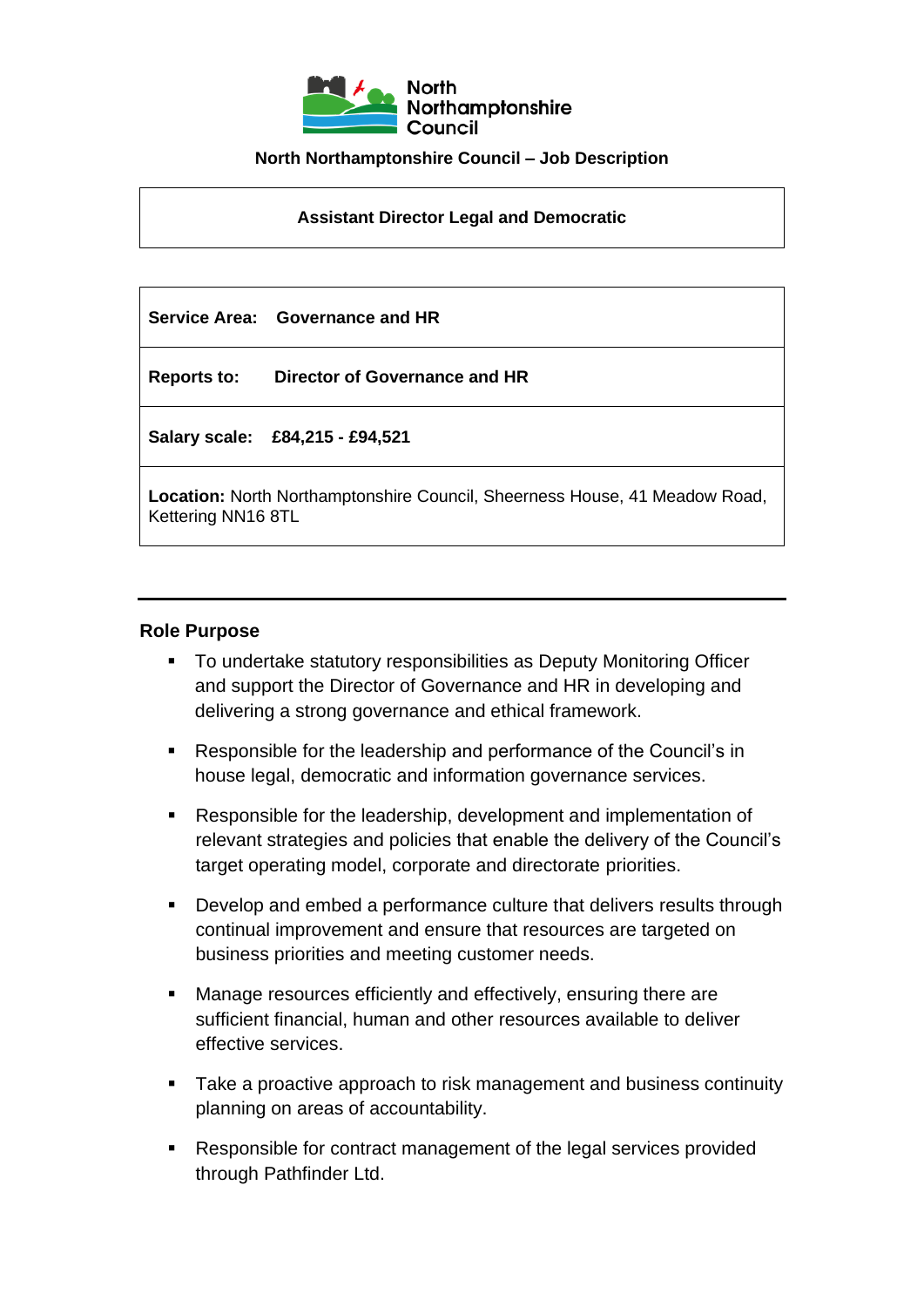- Responsible for developing and maintaining key internal and external relationships and partnerships to deliver both the Council's and wider strategic area priorities.
- To review and modernise all functions within the responsibilities of the Assistant Director to reflect best practice.
- To support and deputise for the Director of Governance and Human Resources.

## **Key Relationships**

Externally: Wide network of contacts from within the public and private sectors at national and local level including stakeholders, local partnerships, council owned companies'/enterprises regeneration organisations, government departments and business organisations, including council-owned companies.

Internally: Chief Executive, Elected Members, Directors, Assistant Directors, and senior managers and teams from across the council.

### **Key Accountabilities**

.

- Responsible for the leadership, performance and development of the Council's legal, democratic and information governance services, including the in-house legal team, contract management of Pathfinder Ltd, requests for information, data protection and democratic services.
- Lead, develop and implement relevant strategies and policies for the council to deliver excellent governance and the Council's Corporate Plans.
- Be a key member of the Governance and HR Directorate Management Team; with responsibility for leading and driving forward the governance agenda for the Council.
- Advising the Corporate Leadership Team and senior managers on legal and governance solutions that support the achievement of the Council's priorities, mitigates risks and maintains good governance.
- To play a key role in cross cutting, organisation wide innovative work streams and organisational design pieces, drawing on technical expertise and professional judgement to inform and shape these.
- Accountable for the management of budgets and delivery of the MTFP within area of responsibility including the effective use of Council resources. This includes a staffing budget of approximately £1.4 million (with direct impact on the overarching Council payroll budget) and a Pathfinder spend of approximately £1.5 million.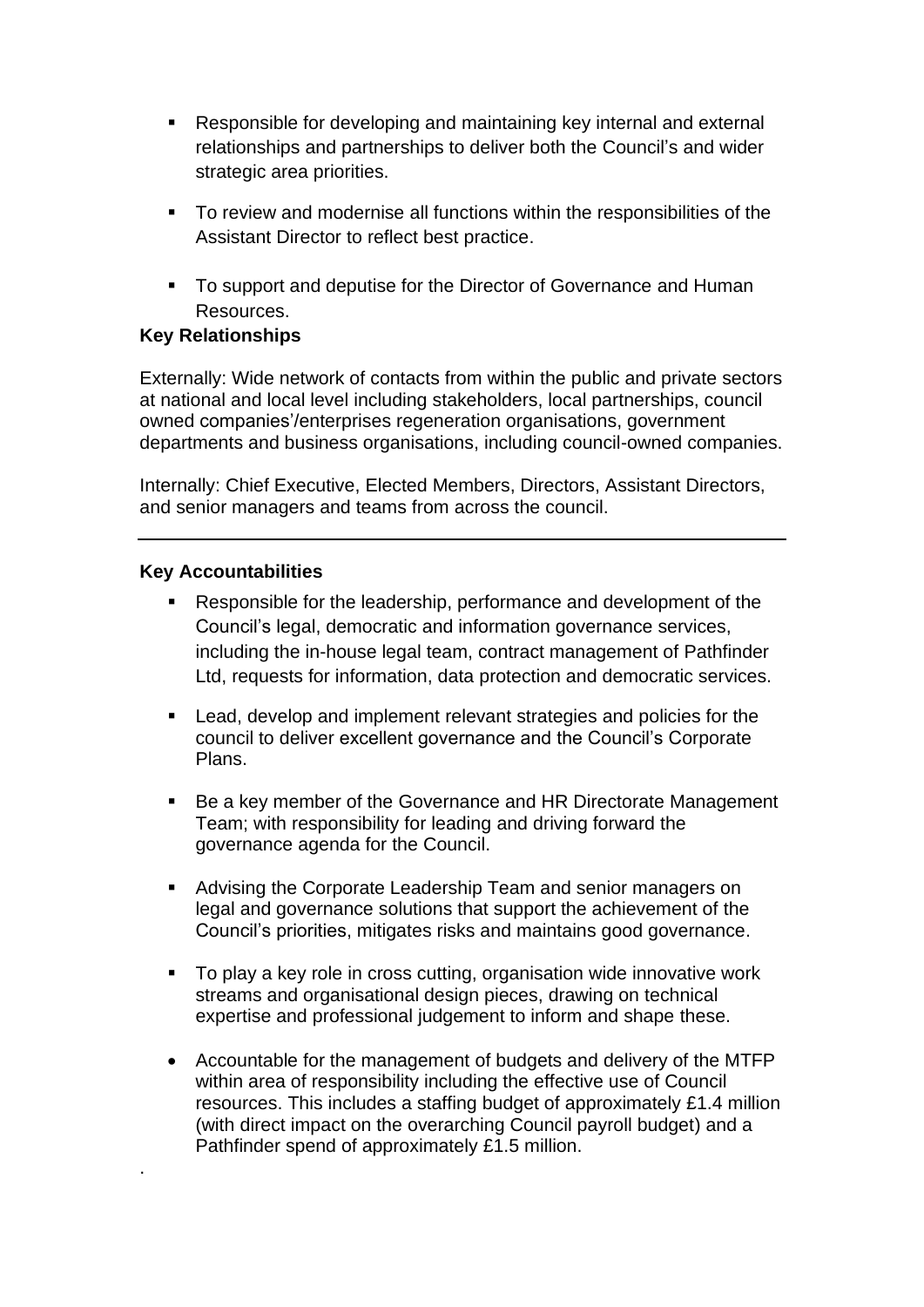- Ensuring leadership of dynamic, highly effective services which meets the changing needs and expectations of councillors, managers and directors and are modelled as centres of excellence.
- Promote cross-organisational team working, and across boundaries with other agencies and partners, to improve services and solve problems in a coherent and integrated manner.
- Role model a value for money culture across the organisation which continually improves the overall use of resources by the Council and its partners. Developing a culture and approach which optimises the use of resources and drives a cost reduction ethic throughout the organisation.
- Accountable for any other corporate duties as reasonably required, including but not limited to: briefing members, attending committee meetings and compliance with all statutory requirements.
- Provide high quality legal advice to the Council, Chief Officers and Elected Members to underpin effective decision making, meet statutory requirements and ensure good general practice. This involves interpretation of the law and best practice for all of the Council's service delivery functions.
- To establish and be accountable for the legal and governance frameworks and advise on the legal framework within which the Council operates ensuring that all member and officer decision making is within the Council's legal powers.
- Deliver a wide range of sensitive and high profile cases including new initiatives, policy development, major projects, constitutional issues, standards, ethics, corporate governance, corporate legal issues and other complex administrative areas of public law.
- Provide legal advice to Regulatory Committees, Scrutiny Committees, Audit Committee and in the absence of the Director of Governance to Executive and Council.
- To contribute to corporate programme boards which develop strategy and policy, implement programmes and projects and monitor performance.
- To advise the Council on new legislative requirements and implement changes where required.
- Develop and deliver strategies for the delivery of legal services so as to increase efficiencies and increase external income, as well as strengthen the resilience of the legal advice provided.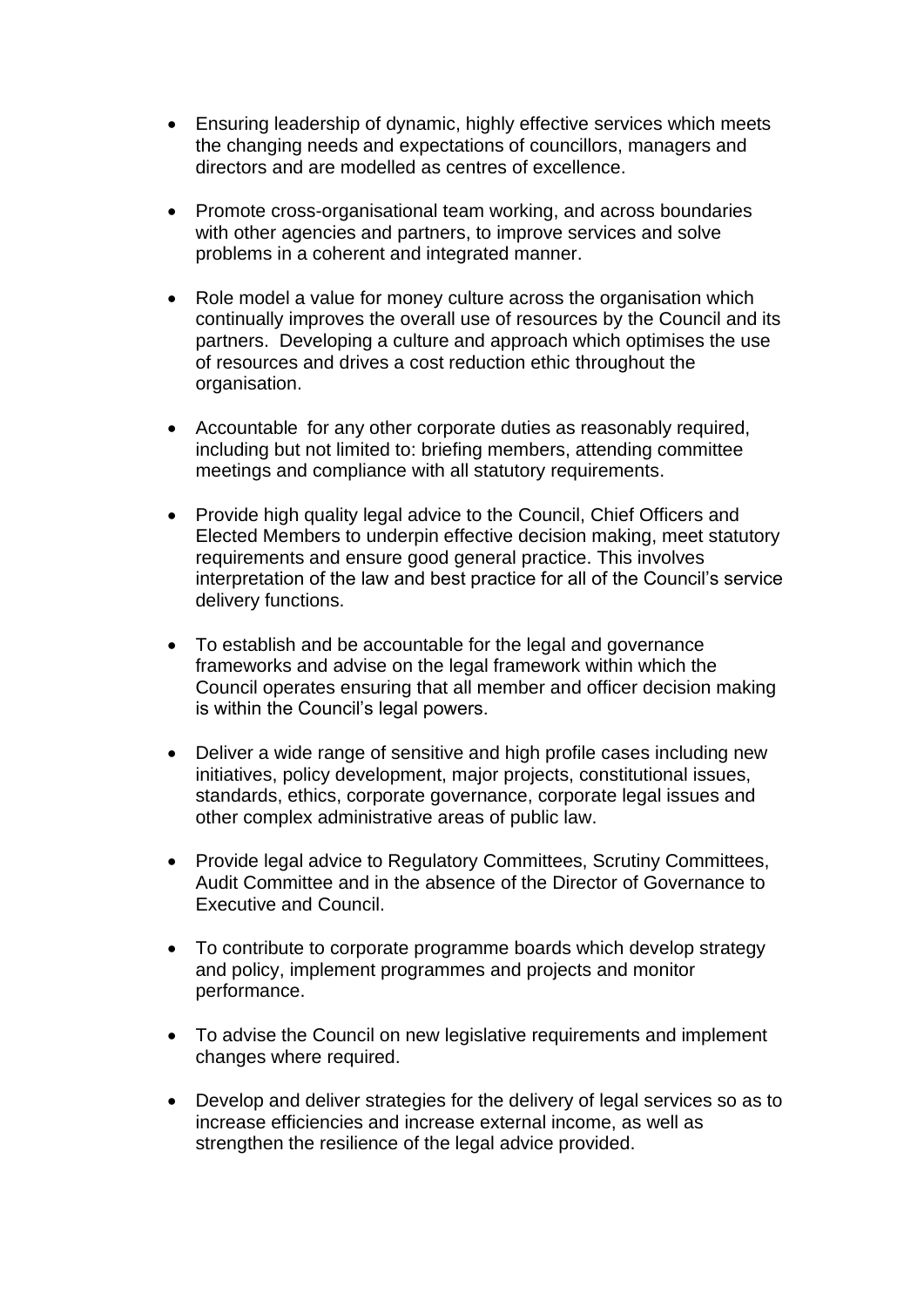- To advise Members and Officers on the constitution and on decision making process for councillors and officers across the shared legal service.
- Provide advice on corporate governance responsibilities and ensure all elected members at North Northamptonshire Council are supported in the democratic process and that there is effective member engagement through adherence to ethical and legal principles.
- To lead the delivery of support to the Council's elected members ensuring they are developed, remunerated, engaged with and provided with IT solutions in order to carry out their role as elected Councillors
- To contribute to the management of the council at a senior level and actively participate in the departmental management team and other corporate groups by contributing to the achievement of the Authority's strategic aims and continuously improving its performance, understanding the council's priorities and ambitions and driving continual improvements within the service

# **Skills and Behaviours**

Must be able to:

- Engage with all stakeholders and take responsibility for driving forward and implementing corporate and service improvements.
- Create innovation and empower teams.
- Effectively negotiate and influence to achieve the corporate vision.
- Maximise relationships across team, service, and organisational boundaries to achieve desired results.
- Strong management & staff development skills and the ability to create a strong team ethos.
- Keep up to date with new developments in their area of strategic leadership to enhance personal effectiveness.
- Communicate effectively with both individuals and groups of all sizes at all levels, internal and external to the Authority.
- Promote equal opportunities within all aspects of service delivery and employee relations.

### **Misc.**

Management reserve the right to assign and/or vary operational responsibilities, within your level of responsibility, to meet operational requirements. The grade reflects the requirement to attend meetings outside of normal working hours.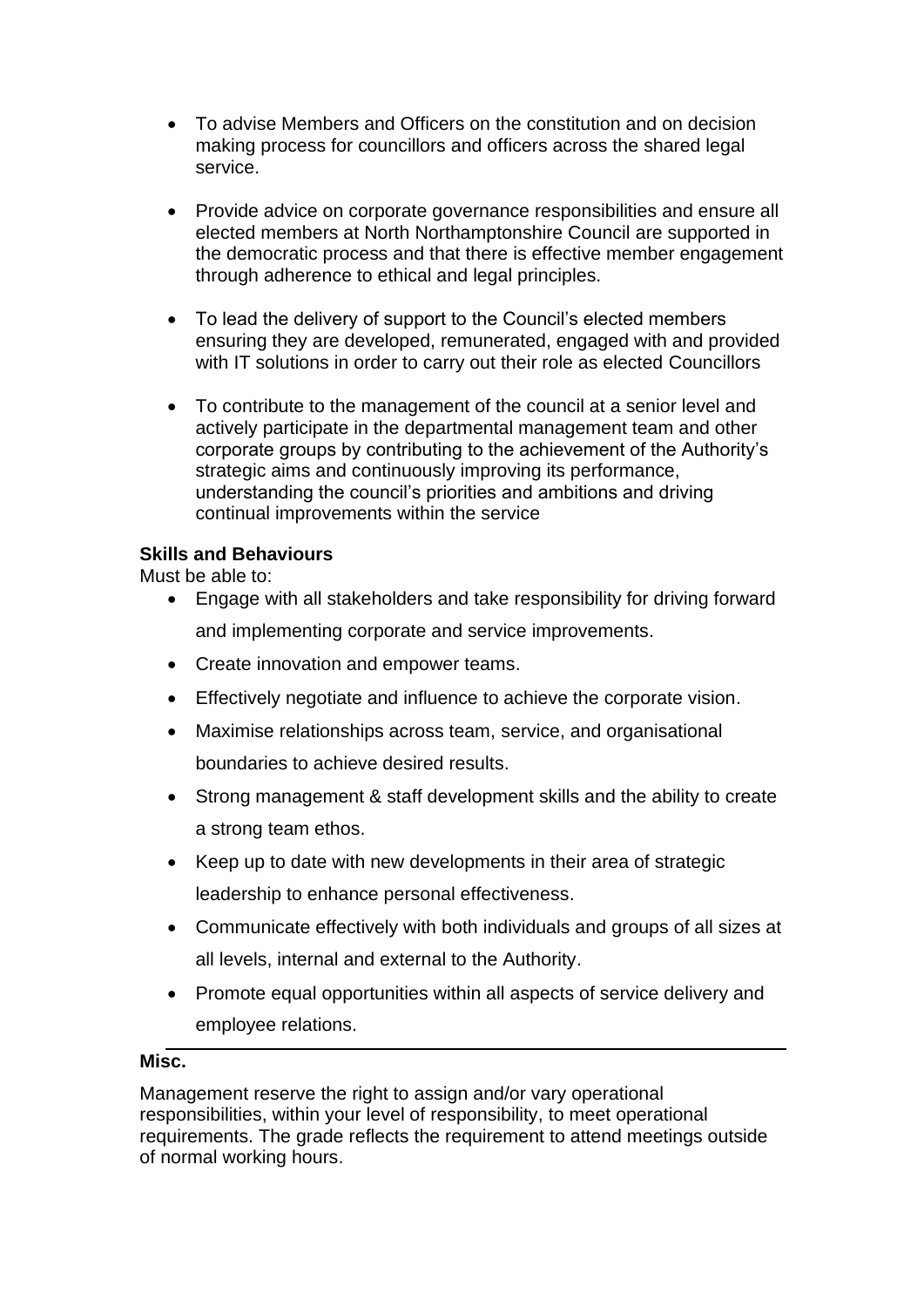# **Assistant Director: Person Specification**

| <b>Education/Training</b>    |                                                                                                                                                                                                                                                                                                                                     |
|------------------------------|-------------------------------------------------------------------------------------------------------------------------------------------------------------------------------------------------------------------------------------------------------------------------------------------------------------------------------------|
|                              | Qualified Solicitor or Barrister with full practising certificate and extensive<br>and substantial evidence of up to date continuous professional<br>development.                                                                                                                                                                   |
| $\star$                      | Advanced knowledge of constitutional and democratic process matters<br>and demonstrable experience as a Deputy Monitoring Officer.                                                                                                                                                                                                  |
| $^\star$                     | Understanding of all aspects of local government law: in particular the<br>structural frameworks of local authorities, the limitations of powers,<br>understanding the scope of judicial review and general compliance<br>powers and the corporate governance frameworks which underpins all<br>decision making across the Council. |
| $\star$                      | Substantial practical and procedural knowledge of public sector practice,<br>the political environment and statutory obligations across the organisation<br>as a whole.                                                                                                                                                             |
| $^\star$                     | A strong understanding of the financial framework governing local<br>authority activities.                                                                                                                                                                                                                                          |
| $^\star$                     | Advanced knowledge of information governance including protection of<br>data, sensitive and confidential information, and access to records with<br>the ability to apply public interest arguments to the use of sensitive<br>information.                                                                                          |
| $^\star$                     | A strong understanding of local government reporting procedures.                                                                                                                                                                                                                                                                    |
| $^\star$                     | Extensive experience of operating as a senior manager in a complex<br>legal service environment which incorporates decision making, strategic<br>and business planning.                                                                                                                                                             |
| $\star$                      | Experience of working effectively in a political environment,<br>demonstrating high levels of political awareness, sensitivity,<br>confidentiality and understanding with the ability to translate that into<br>delivering the agendas of the administration and winning the confidence<br>of elected members.                      |
| <b>Leadership Experience</b> |                                                                                                                                                                                                                                                                                                                                     |
| *                            | A proven track record of consistent and demonstrable achievement at a<br>senior management level within an organisation of comparable scope<br>and complexity.                                                                                                                                                                      |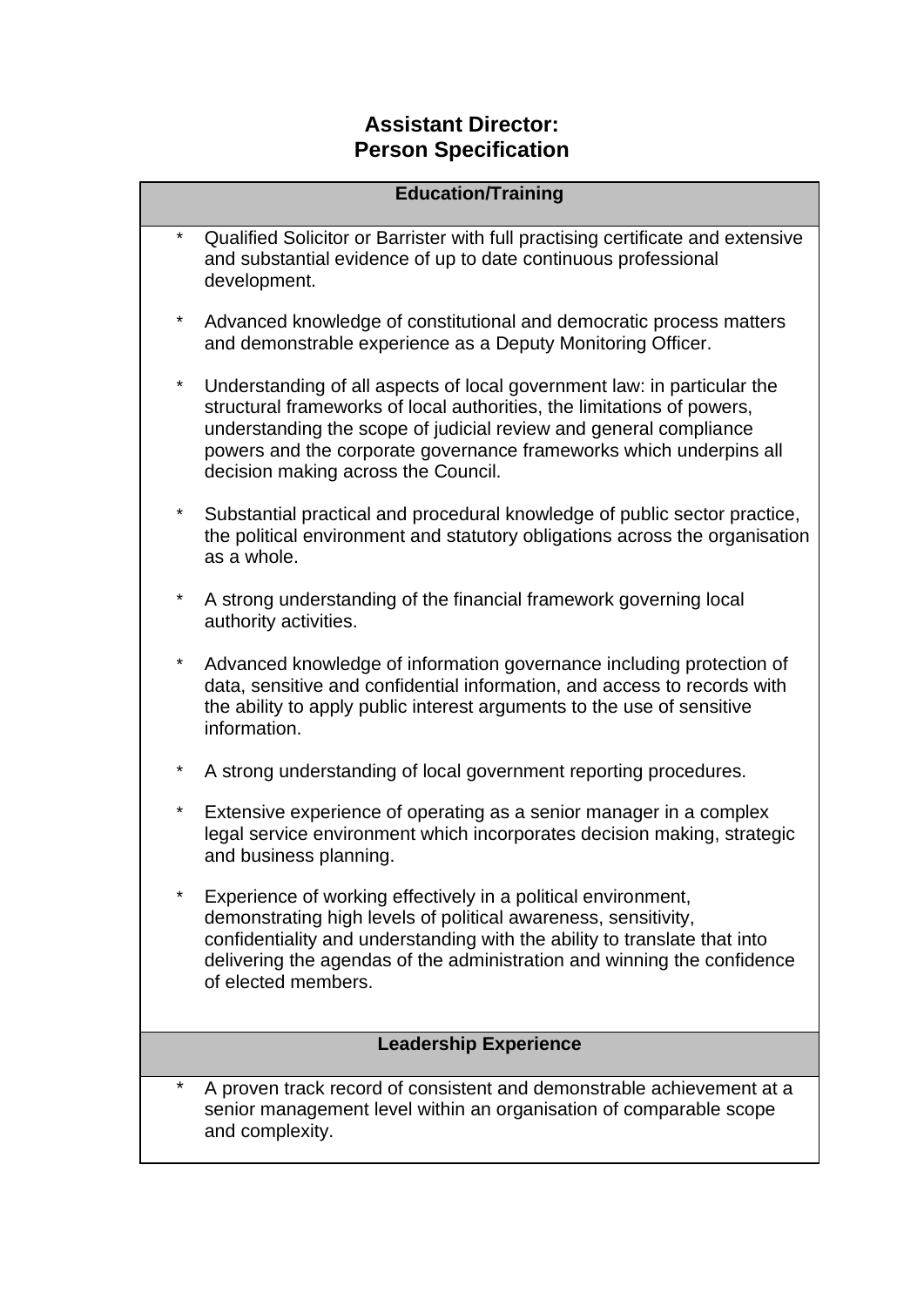|                         | A demonstrable track record of leading, motivating and managing teams<br>to achieve high performing and significant, sustainable service<br>improvements and outstanding results, through internal and external<br>partnerships.         |  |
|-------------------------|------------------------------------------------------------------------------------------------------------------------------------------------------------------------------------------------------------------------------------------|--|
| *                       | Experience of developing and sustaining a culture that meets the needs<br>of and engages with customers and staff within a safe, open and high-<br>performing working environment.                                                       |  |
| *                       | Evidence of establishing a performance management culture to drive<br>continuous improvement, including service planning, target setting,<br>performance appraisal and the management of staff groups.                                   |  |
| *                       | A track record of working in and forging successful partnerships with a<br>wide range of internal and external bodies including governmental and<br>non-governmental organisations, the private and voluntary sectors.                   |  |
| *                       | A proven track record of working effectively within a political environment,<br>providing clear, balanced advice and guidance on strategic and<br>operational issues that achieve service objectives.                                    |  |
| *                       | A proven track record of applying commercial judgement in making<br>decisions that will deliver cost-effective and efficient results.                                                                                                    |  |
| *                       | A proven track record of managing key transformation & change within<br>complex services or areas.                                                                                                                                       |  |
| *                       | In-depth knowledge of public services.                                                                                                                                                                                                   |  |
| *                       | Track record of reviewing, improving and modernising legal and<br>democratic approaches and practices.                                                                                                                                   |  |
|                         | Extensive post qualification experience of advising directors and senior<br>managers on legal and governance issues and can demonstrate the<br>ability to develop practical ideas and innovative solutions that meets<br>business needs. |  |
| <b>Skills/Abilities</b> |                                                                                                                                                                                                                                          |  |
| *                       | Ability to negotiate complex matters of high value, translating those<br>matters into action that best represents and protects the interests,<br>desires and good governance of the authority.                                           |  |
| *                       | Ability to relate to and win the confidence, trust and respect of Members,<br>Colleagues, Partners and the wider community.                                                                                                              |  |
| *                       | Ability to think strategically and to work with Elected Members to translate<br>political vision into operational programmes.                                                                                                            |  |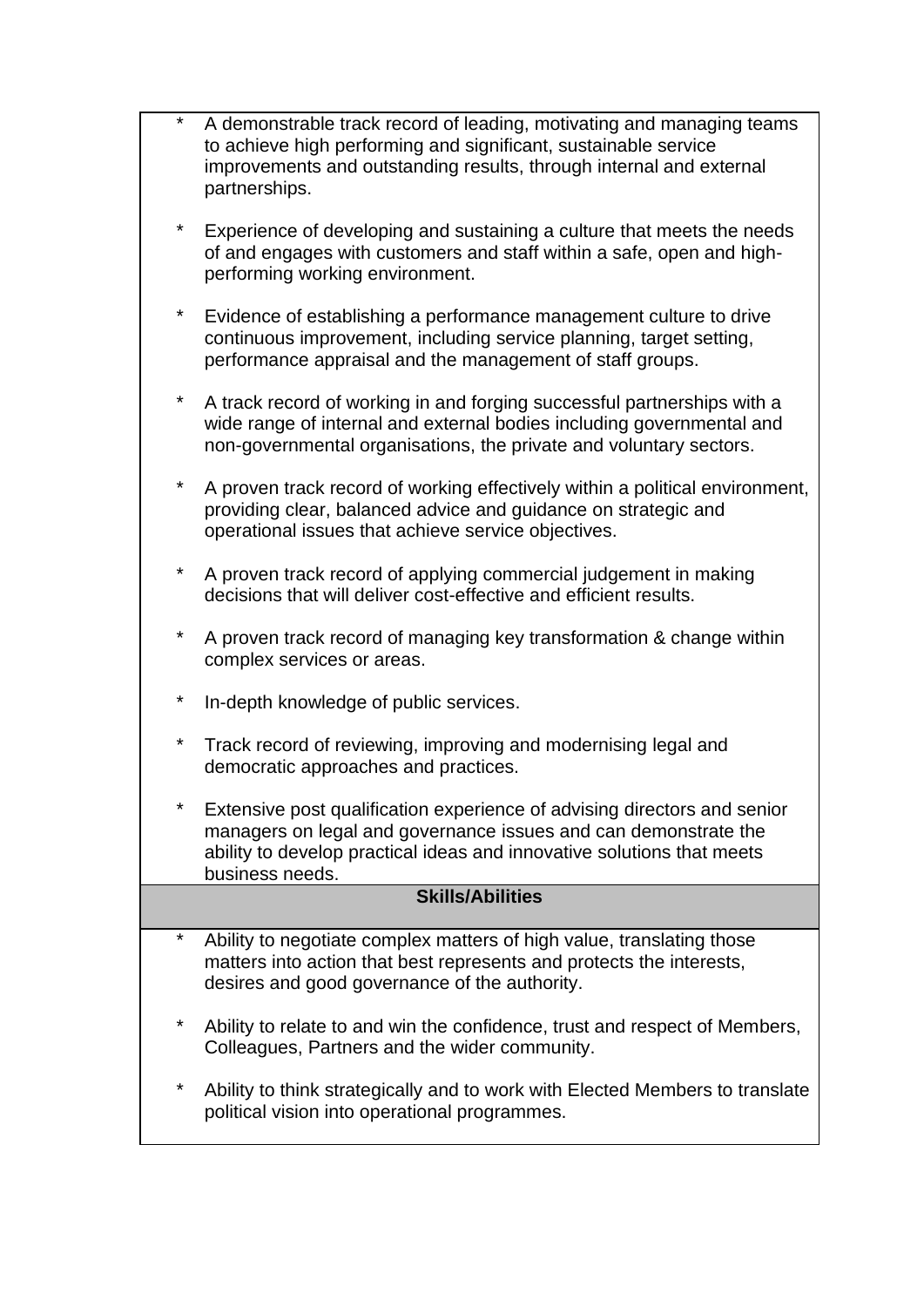- Ability to operate in a complex, political, environment and act decisively within the context of accurately analysing risk and benefits of different courses of action.
- Excellent communication skills and the ability to communicate complex information both orally and in writing in a clear articulate and balanced way to a variety of audiences.
- Ability to devise innovative solutions to significant and complex legal problems.
- Ability to design democratic processes around increasing democracy within the area
- Excellent negotiation skills and an ability to influence outcomes through reasoning, persuasion and tact.
- Strategic and logical thinker and decision-maker able to provide practical and creative solutions to the management of corporate and directorate issues.
- High intellectual and analytical abilities; able to assimilate and analyse information quickly, identifying issues, priorities and solutions and using effective models, techniques and resources to resolve issues.
- Ability to use information technology to improve service delivery and reduce costs.
- Demonstrate a proven ability to motivate, develop teams, individual and self to enhance performance and service standards.
- Understanding of customer focussed services.
- Demonstrate leadership skills in managing significant change and improvement in service delivery.
- Demonstrate ability to work well under pressure, achieving deadlines.
- Demonstrate commitment to performance management.

# **Key competencies, behaviours and approach**

- Prepared to quickly and flexibly react to the needs of the council, its customers and partners.
- Excellent leadership and management skills, at a strategic and operational level and including the ability to delegate appropriately.